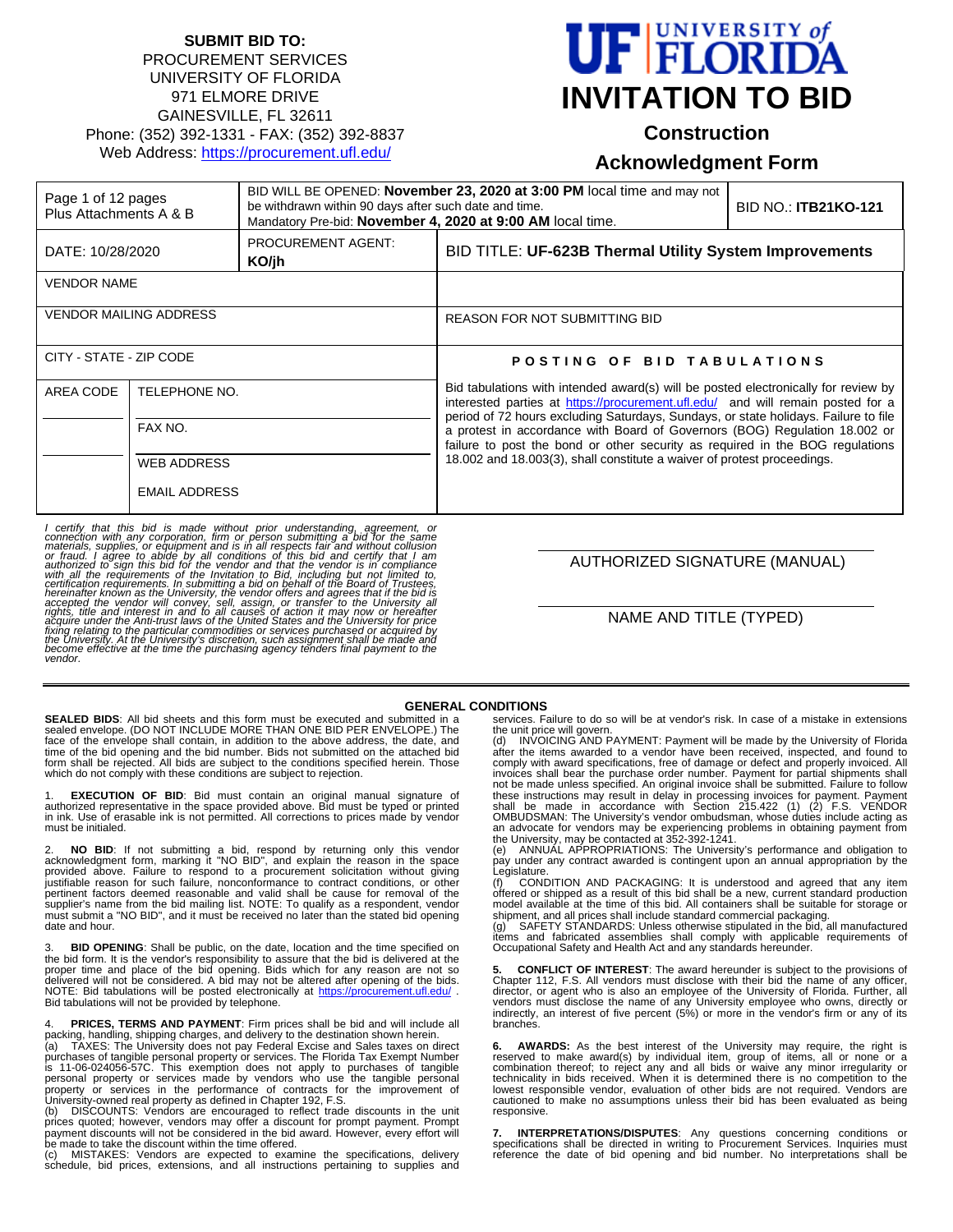considered binding unless provided in writing by the University in response to requests in full compliance with this provision.

**8. NOTICE OF BID PROTEST BONDING REQUIREMENT**; Any person or entity who files an action protesting a decision or an intended decision pertaining to a competitive solicitation shall at the time of filing the formal protest, post with the University a bond payable to the University in an amo or entity filing the protest action. In lieu of a bond, the University may accept a<br>cashier's check, bank official check or money order in the amount of the bond.<br>FAILURE OF THE PROTESTING PERSON OR ENTITY TO FILE THE REQU THE PROTEST.

**9. GOVERNMENTAL RESTRICTIONS:** In the event any governmental restrictions may be imposed which would necessitate alteration of the material, quality, workmanship or performance of the items offered in this bid prior to th indicating in writing the specific regulation which requires an alteration. The University<br>reserves the right to accept any such alteration, including any price adjustments<br>occasioned thereby, or to cancel the contract at

**10. LEGAL REQUIREMENTS:** Applicable provision of all Federal, State, county and local laws, and of all ordinances, rules and regulations shall govern development, submittal and evaluation of all bids received in response hereto and shall govern any and all claims and disputes which may arise between person(s) submitting a bid<br>response hereto and the University, by and through its officers, employees and<br>authorized representatives, or any other person, natural or othe effect thereof.

**11. LOBBYING:** Vendor is prohibited from using funds provided under any contract or purchase order for the purpose of lobbying the Legislature or any official, officer, commission, board, authority, council, committee, or department of the executive branch or the judicial branch of state government.

**12. ADVERTISING**: In submitting a bid, the vendor agrees not to use the results therefrom as a part of any commercial advertising. Vendor may not use the names, logos, or trademarks of the University, its employees, or affiliates without the prior written consent of the University.

**13. ASSIGNMENT**: Any contract or purchase order issued pursuant to this Invitation<br>to Bid and the monies which may become due hereunder are not assignable except<br>with the prior written approval of the purchaser.

**14. LIABILITY**: The vendor agrees to indemnify and save the University of Florida, the State of Florida and the Florida Board of Governors, their officers, agents, and employees harmless from any and all judgments, orders, awards, costs and<br>expenses, including attorney's fees, and also all claims on account of damages to<br>property, including loss of use thereof, or bodily injury (includin hereafter sustained by the vendor, its employees, its subcontractors, or the University<br>of Florida, the State of Florida and the Florida Board of Governors, their officers,<br>agents, or employees, or third persons, arising o contract awarded and which are the result of the vendor's breach of contract or of the<br>negligent acts of the vendor, its officers, agents, and employees. This clause does not<br>apply to contracts between government agencies.

**15. FACILITIES**: The University reserves the right to inspect the vendor's facilities at any time with prior notice.

**16. ADDITIONAL QUANTITIES**: For a period not exceeding ninety (90) days from the date of acceptance of any offer by the University of Florida, the right is reserved to acquire additional quantities up to but not exceeding those shown on bid or the bid<br>level at the prices bid in this invitation. If additional quantities are not acceptable, the<br>bid sheets must be noted "BID IS FOR SPECIFIE

17. SERVICE AND WARRANTY: Unless otherwise specified, the vendor shall define any warranty service and replacements that will be provided during and subsequent to this contract. Vendors must explain on an attached sheet to

**18. SAMPLES**: Samples of items, when called for, must be furnished free of expense, on or before bid opening time and date, and if not destroyed, may upon request, be returned at the vendor's expense. Each individual sample must be labeled with vendor's name, manufacturer's brand name and number, bid number and item reference. Request for return of samples shall be accompanied by instructions which include shipping authorization and name of carrier and must be received with the bid. If instructions are not received within this time, the commodities shall be disposed of by the University.

**19. INSPECTION, ACCEPTANCE AND TITLE:** Inspection and acceptance will be at destination unless otherwise provided. Title and risk of loss or damage of all items shall be the responsibility of the contract supplier until a

- (a) Record any evidence of visible damage on all copies of the delivering carrier's Bill of Lading.
- (b) Report damage (Visible or Concealed) to the carrier and contract supplier confirming such reports in writing within 15 days of delivery, requesting that the carrier inspect the damaged merchandise.
- (c) Retain the item and its shipping container, including inner packing material until inspection is performed by the carrier, and disposition given by the contract supplier.
- (d) Provide the contract supplier with a copy of the carrier's Bill of Lading and damage inspection report.

20. PATENTS, COPYRIGHTS, TRADEMARKS, ROYALTIES and other Intellectual<br>Property: The vendor, without exception, shall indemnify and save harmless the<br>University and its employees from liability of any nature or kind, includ expenses for or on account of any copyrighted, patented, or unpatented invention,<br>process, or article manufactured or used in the performance of the contract, including<br>its use by the University of Florida. If the vendor u covered by letters, patent or copyright, it is mutually agreed and understood without<br>exception that the bid prices shall include all royalties or costs arising from the use of<br>such design, device, or materials in any way

**21. CONFLICT BETWEEN DOCUMENTS**: If any terms and conditions contained within the documents that are a part of this ITB or resulting contract are in conflict with any other terms and conditions contained therein, then the various documents<br>comprising this ITB or resulting contract, as applicable, shall govern in the following<br>order of precedence: change order, purchase order, addend general conditions, specifications, departmental description of work, and bid.

**22. MANUFACTURERS' NAMES AND APPROVED EQUIVALENTS**: Any manufacturer's names, trade names, brand names, information and/or catalog<br>numbers listed in a specification are for information and not intended to limit<br>competition. If bids are based on equivalent products, indicate on manufacturer's name and number. Vendor shall submit with the bid, cuts, sketches, and descriptive literature, and/or complete specifications. Reference to literature submitted with a previous bid will not satisfy this provision. The vendor shall also explain in detail the reasons why the proposed equivalent will meet the specifications and not be considered an exception thereto. The University of Florida reserves the right to determine acceptance of item(s) as an approved equivalent. Bids which do not comply with these requirements are subject to rejection. Bids lacking any written<br>indication of intent to quote an alternate brand will be received and considered in<br>complete compliance with the specifications as listed on

**23. NONCONFORMANCE TO CONTRACT CONDITIONS**: Items may be tested and/or inspected for compliance with specifications by any appropriate testing<br>facilities. Should the items fail, the University may require the vendor to reimburse<br>the University for costs incurred by the University in co public records and open to examination thereto in accordance with Chapter 119, F.S. Items delivered not conforming to specifications may be rejected and returned at vendor's expense. These items and items not delivered as per delivery data in bid and/or purchase order may result in vendor being found in default in which event any<br>and all reprocurement costs may be charged against the defaulting vendor. Any<br>violation of these conditions may also result in the University of Florida's vendor file.

**24. PUBLIC RECORDS**: Any material submitted in response to this Invitation to Bid will become a public document pursuant to Section 119.07 F.S. This includes material which the responding vendor might consider to be confidential or a trade secret. Any claim of confidentiality is waived upon submission, effective after opening pursuant to Section 119.07 F.S.

**25. DELIVERY**: Unless actual date of delivery is specified (or if specified delivery cannot be met), show number of days required to make delivery after receipt of<br>purchase order in space provided. Delivery time may become a basis for making an<br>award (see Special Conditions). Delivery shall be within the n the University of Florida, Monday through Friday, unless otherwise specified.

**26. PUBLIC PRINTING - PREFERENCE GIVEN PRINTING WITHIN THE STATE**: The University of Florida shall give preference to vendors located within the state<br>when awarding contracts to have materials printed, whenever such printing can be<br>done at no greater expense than, and at a level of qualit

and Regulations "Printing shall be awarded only to printing firms. No contract shall be awarded to any broker, agent, or independent contractor offering printing manufactured by other firms or persons." (b) DISQUALIFICATION OF VENDOR: Reasonable grounds for believing that a

vendor is involved in more than one bid for the same work will be cause for rejection of all bids in which such vendors are believed to be involved. Any or all bids will be rejected if there is reason to believe that collusion exists between vendors. Bids in

rejected if there is reason to believe that collusion exists between vendors. Bids in which the prices obviously are unbalanced will be subject to rejection.<br>(c) TRADE CUSTOMS: Current trade customs of the printing industr

payment will not be made until return is affected.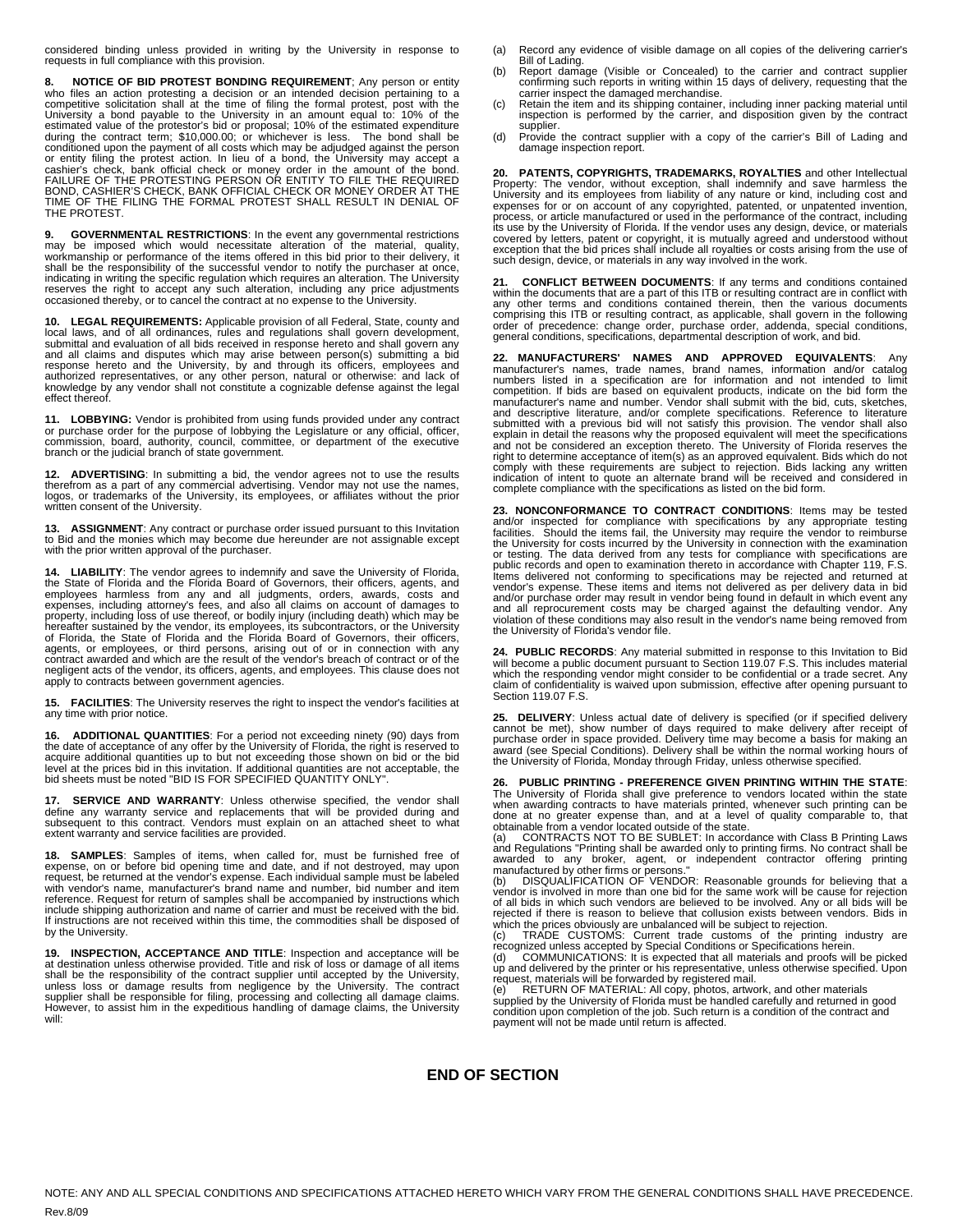# **Bid Number: ITB21KO-121 Title: Thermal Utility System Infrastructure Project Number: UF-623B**

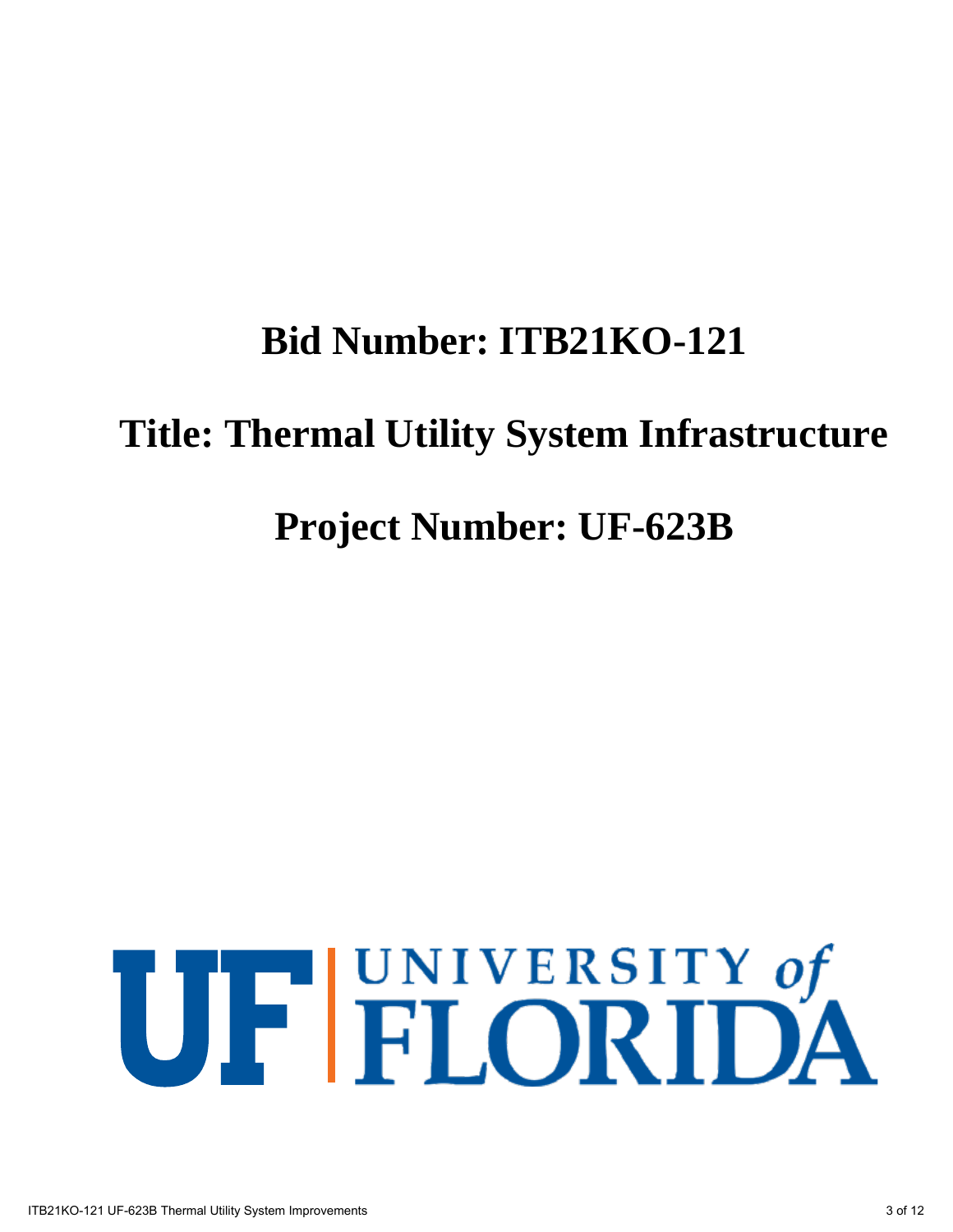#### **AUTHORIZED REPRESENTATIVES AND CONTACT INFO:**

#### **UF PROCUREMENT SERVICES**

Karen Olitsky Procurement Agent III 971 Elmore Drive / PO Box 115250 Gainesville, FL 32611-5250 (352) 294-1163 kolitsk@ufl.edu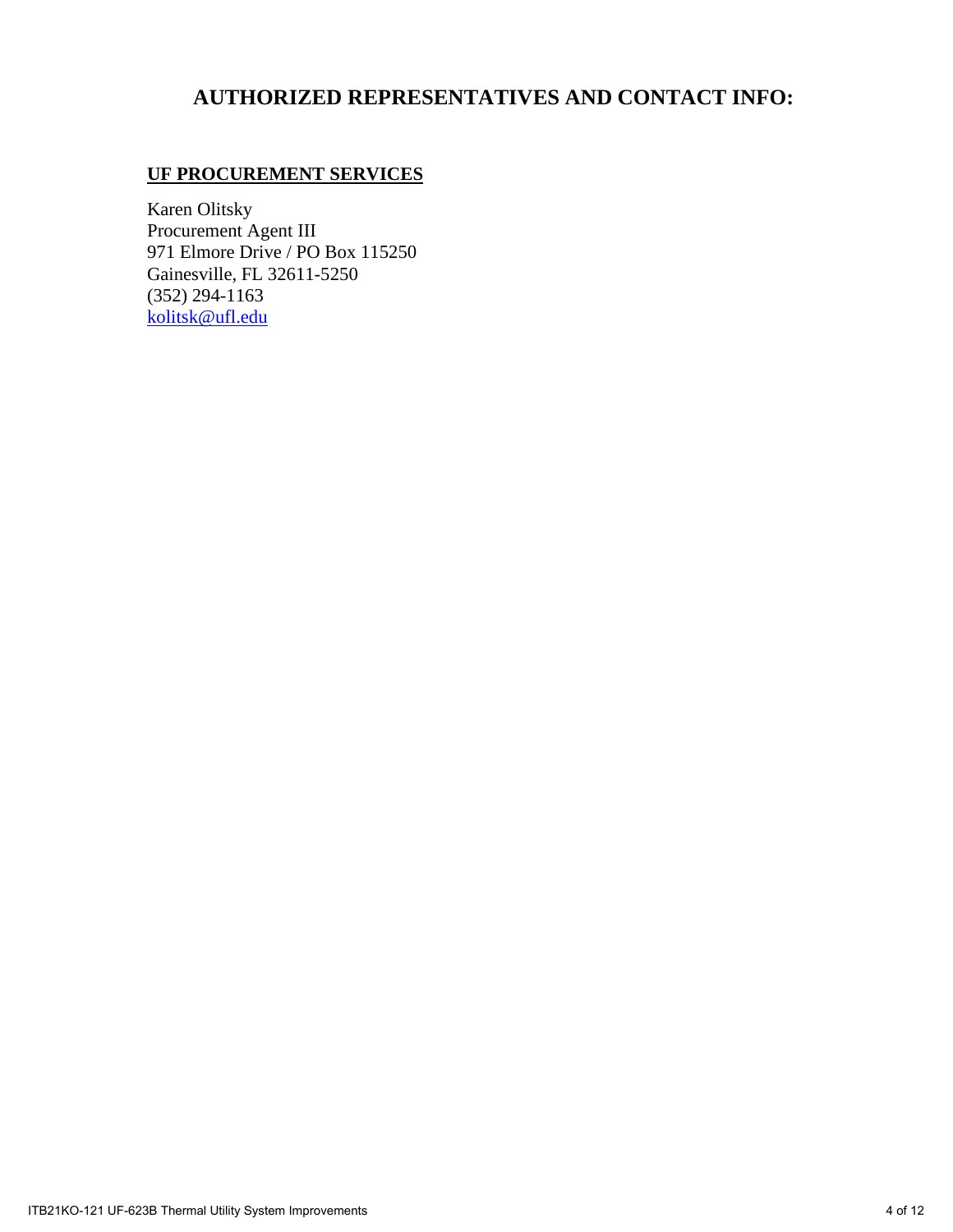### **TABLE OF CONTENTS**

#### **NON-TECHNICAL SPECIFICATIONS**

#### **I. BIDDING CONDITIONS**

00020 Invitation to Bid 00100 Instruction to Bidders 00310 Bid Form 00430 List of Subcontractors

#### **II. UF DESIGN AND CONSTRUCTION STANDARDS**

https://facilities.ufl.edu/forms/dcs.html

#### **III. STANDARDS, POLICIES, REGULATIONS, FORMS, GUIDES, INSPECTION & CLOSEOUT AND REFERENCES**

http://facilities.ufl.edu/forms.html

#### **IV. General Terms and Conditions**

https://facilities.ufl.edu/forms/contracts/GTC.pdf

#### **TECHNICAL SPECIFICATIONS**

**V. ATTACHMENT A** 

#### **DRAWINGS**

**VI. ATTACHMENT B**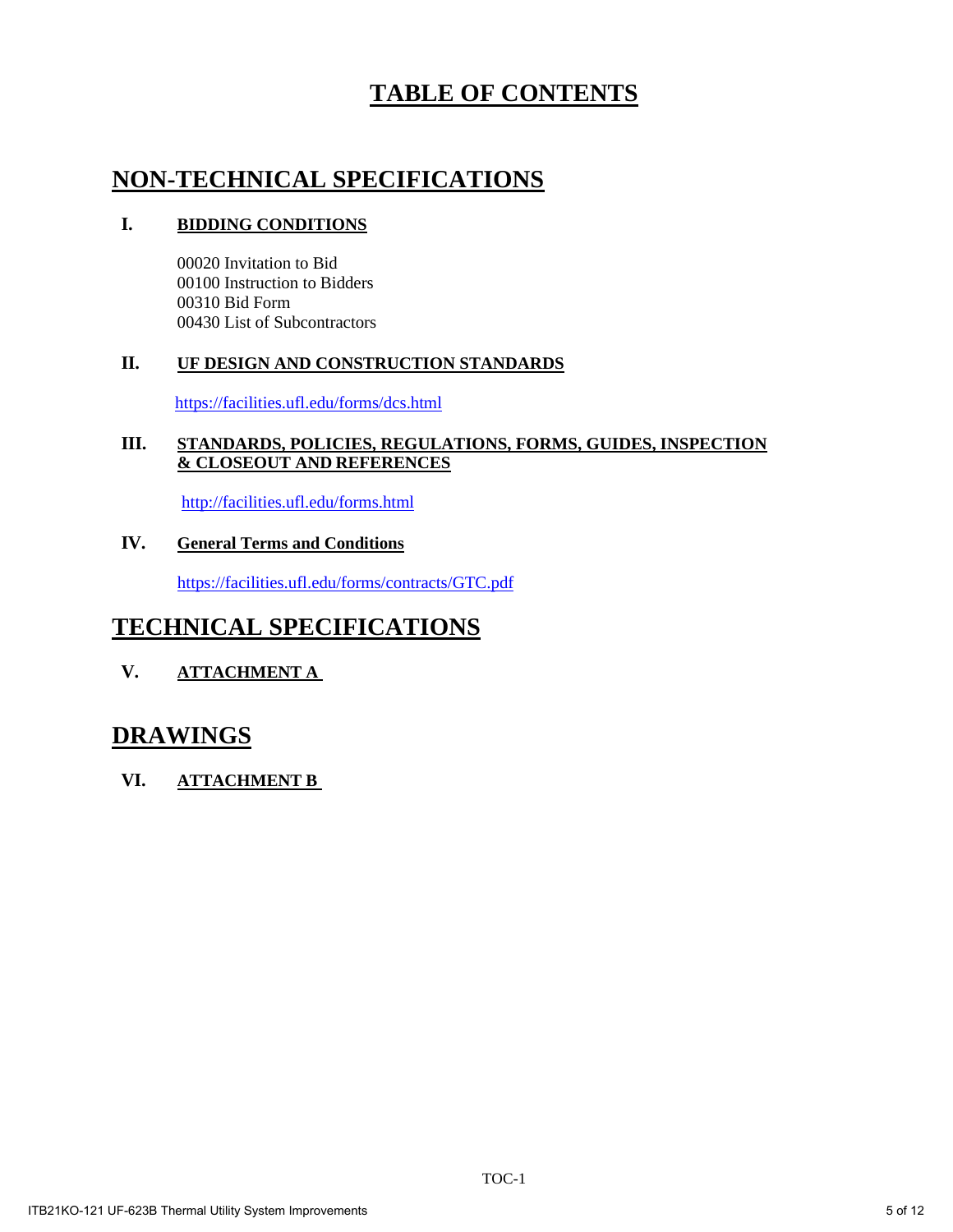#### **00020 - INVITATION TO BID**

The Invitation to Bid shall be in accordance with the University of Florida, Procurement Services "Invitation to Bid Acknowledgement Form" with all relevant information provided therein.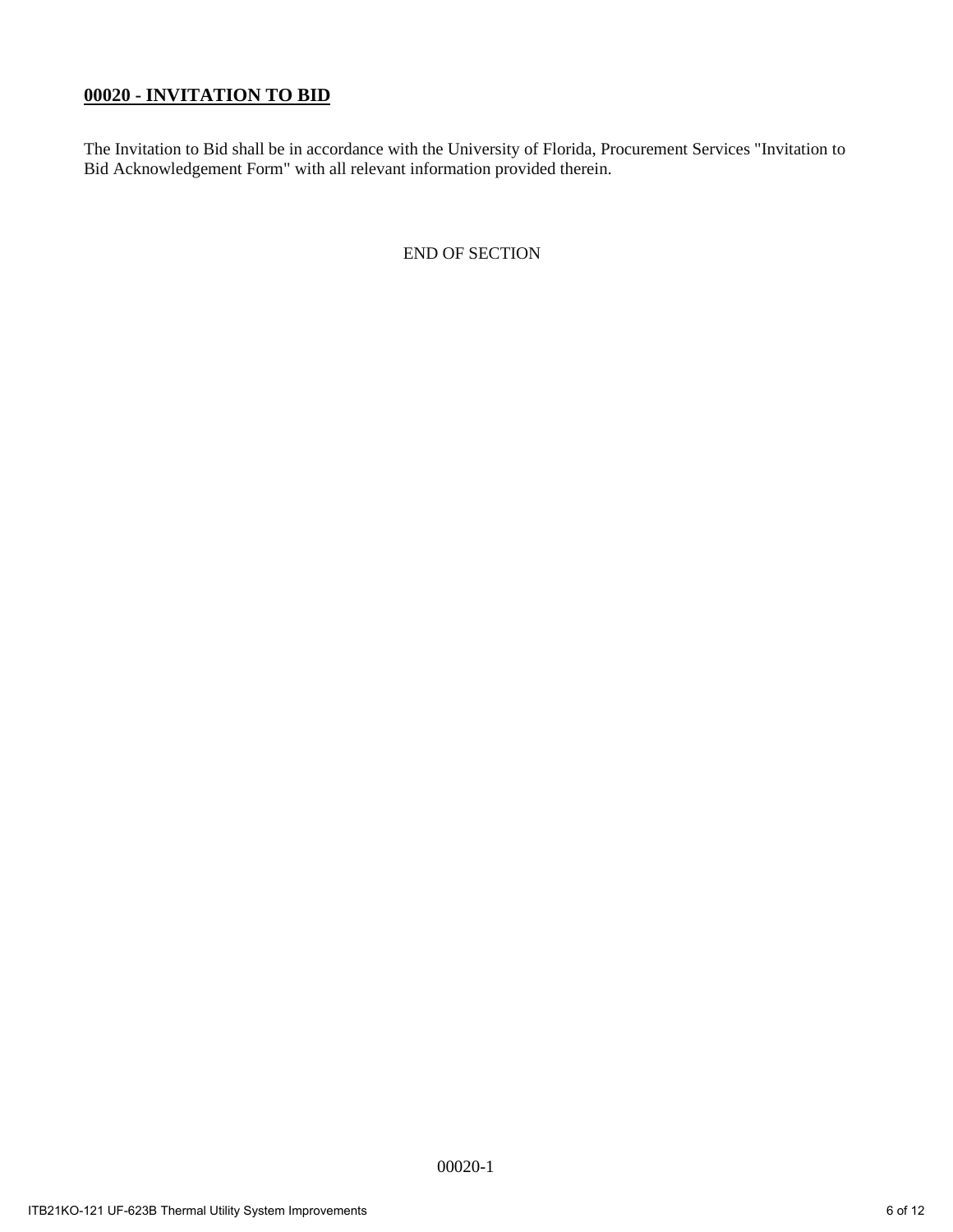#### **00100 - INSTRUCTIONS TO BIDDERS**

#### **1.1 RELATED SECTIONS**

A. Documents affecting the work of this Section include, but are not necessarily limited to, the General Terms & Conditions and other Sections in Divisions 0 and 1 of these Specifications.

#### **1.2 THE WORK**

PROJECT TITLE: UF-623B Thermal Utility System Improvements

#### **1.3 SECURING DOCUMENTS**

Copies of the proposed Contract Documents may be obtained from:

University of Florida Procurement Services website. https://procurement.ufl.edu/vendors/schedule-of-bids/

#### **1.4 BID FORM**

To be considered responsive and responsible, make bids in strict accordance with the following:

- A. Make bids upon the forms provided, properly signed and with all items completed. Do not change the wording of the bid form and do not otherwise alter or add words to the bid form. Unauthorized conditions, limitations, or provisions attached to the bid may be cause for rejection of the bid.
- B. Include a completed and signed Invitation to Bid Construction Acknowledgment Form.
- C. Include completed Section 00310 Bid Form.
- D. Include list of subcontractors as described in Section 00430 Subcontractor Listing.
- E. **Bids must be submitted no later than November 23, 2020 at 3:00 PM, local time**. No bids received after the time fixed for receiving them will be considered. Late bids will be returned to the bidder unopened.
- F. Address bids to Karen Olitsky, Procurement Agent III, and deliver to:

University of Florida Procurement Services 971 Elmore Drive / PO Box 115250 Gainesville, FL 32611-5250

Submit bid in a sealed envelope that includes the bid number, contractor name and date and time of the bid opening on the outside of the envelope. Submit one (1) original bid and one (1) electronic copy on flash drive or CD/DVD. It is the sole responsibility of the bidder to see that bids are received on time. Faxed and/or emailed bids will not be accepted.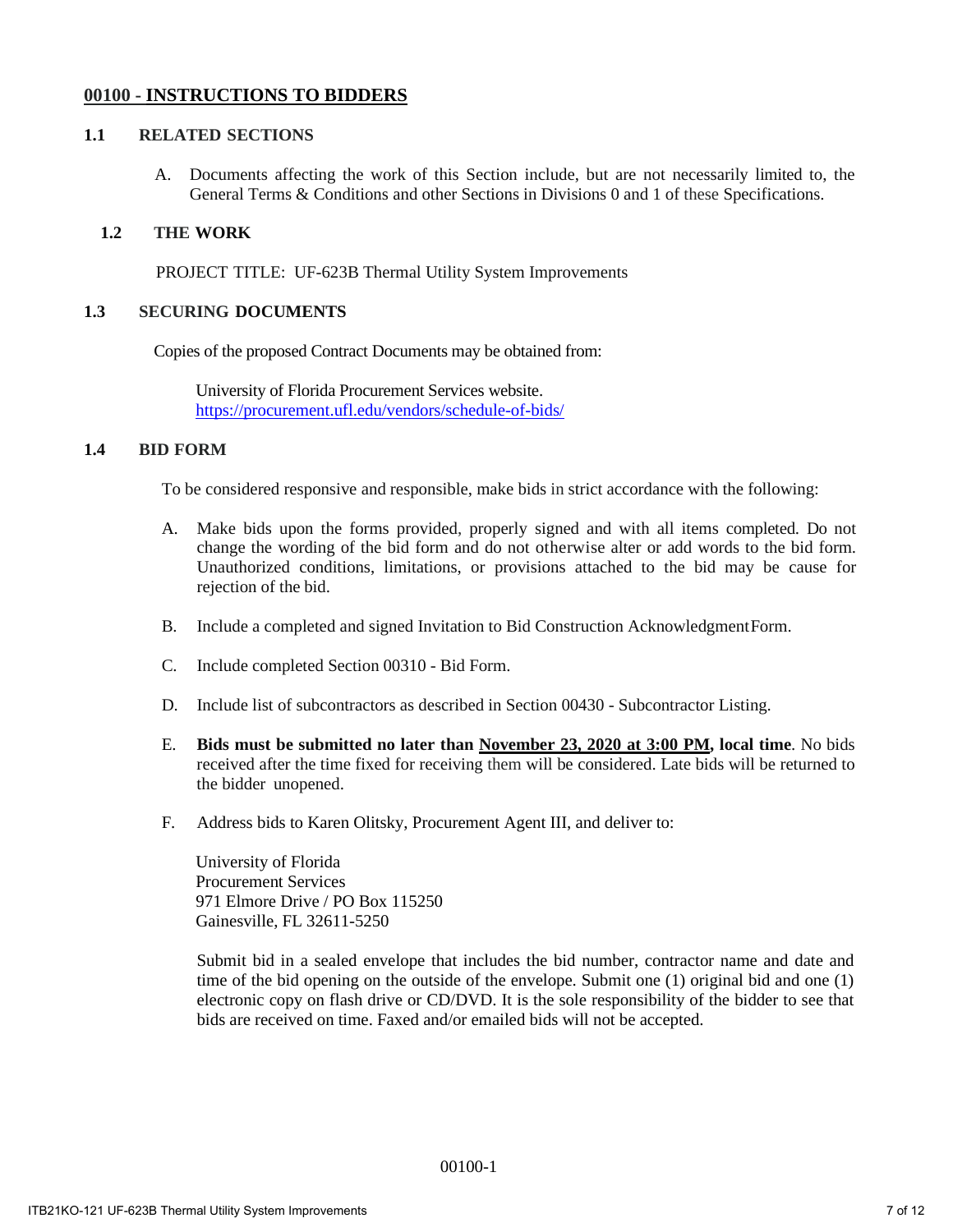#### **1.5 PROOF OF COMPETENCY OFBIDDER**

A bidder may be required to furnish evidence, satisfactory to the Owner, that the bidder and the bidder's proposed subcontractors have sufficient means and experience in the types of work required to assure completion of the Contract in a satisfactory manner.

#### **1.6 WITHDRAWAL OF BIDS**

- A. A bidder may withdraw their bid, either personally or by written request, at any time prior to the scheduled time for opening bids.
- B. No bidder may withdraw their bid for a period of 90 calendar days after the date set for opening thereof, and bids shall be subject to acceptance by the Owner during this period.

#### **1.7 SUBCONTRACTS**

If the Bidder intends to subcontract any of the Work:

- A. A list of all proposed subcontractors shall be provided with the bid for scopes/packages more than \$10,000. See Section 00430 - Subcontractor Listing.
- B. Each subcontractor performing work more than \$10,000 must present evidence of being qualified in and licensed for the applicable trade. Such proof of subcontractor licensure shall be provided by the successful bidder after award, but prior to commencement of Work.

#### **1.8 PERFORMANCE AND PAYMENTBONDS**

See General Terms & Conditions, Article 20.

#### **1.9 BID DEPOSIT**

Not required.

#### **1.10 AWARD OR REJECTION OF BIDS**

The Contract, if awarded, will be awarded to the responsible and responsive bidder who has proposed the lowest Contract Sum, subject to the owner's right to reject any or all bids and to waive informality and irregularity in the bids and in the bidding. Alternates may be accepted in any order or not at all. Acceptance or rejection of any bid will be at the owner's sole discretion.

#### **1.11 MANDATORY PRE-BID CONFERENCE:**

A mandatory pre-bid Conference will be held prior to the scheduled bid opening for the purpose of considering questions posed by bidders. The conference will be held remotely, by Zoom, and is open to interested bidders, prospective subcontractors, and any other interested parties. It is recommended that bidders visit the site prior to the pre-bid meeting. The pre-bid meeting will be held **November 4, 2020 at 9:00 AM, local time. Please click [HERE](https://ufl.zoom.us/j/93544424755?pwd=N0lSS1k4UzFDbU1PdERvbk5SNHpBQT09) to log into the meeting. Passcode: 439580.** 

#### **1.12 EXECUTION OF AGREEMENT**

A. A Purchase Order (PO) will be issued for purposes of fiscal encumbrance and payment. The PO itself serves as the form of contract.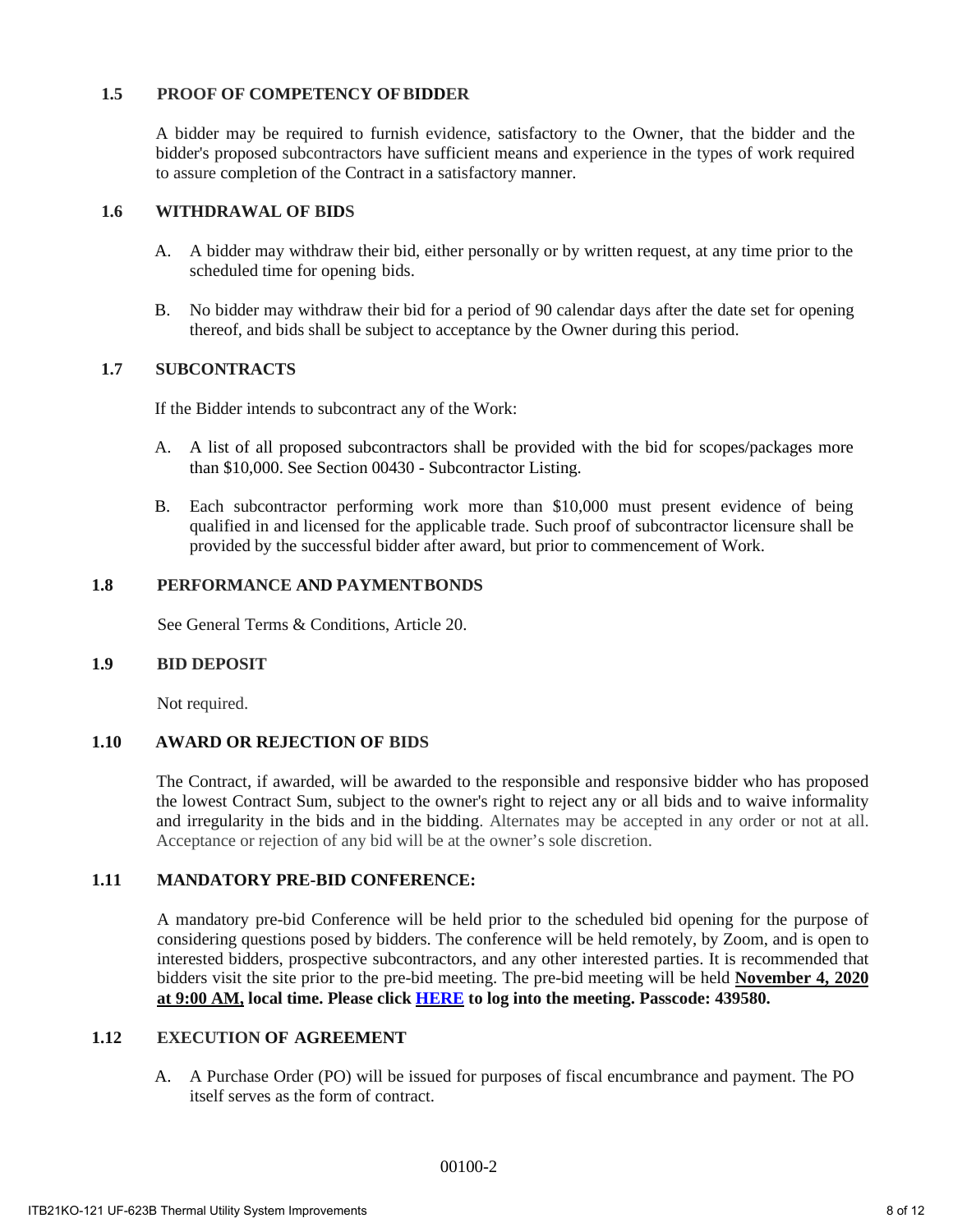- B. Upon notice of Bid Award, the bidder to whom the Contract is awarded shall deliver to UF those Certificates of Insurance and Payment & Performance Bonds required by the Contract **Documents**
- C. Bonds and Certificates of Insurance shall be approved by UF before the successful bidder may proceed with the Work.

#### **1.13 INTERPRETATION OF CONTRACT DOCUMENTS PRIOR TO BIDDING**

- A. If any person contemplating submitting a bid for construction of the Work is in doubt as to the true meaning of any part of the Contract Documents, or finds discrepancies in or omissions from any part of the Contract Documents, they may submit a written request for interpretation thereof no later than **November 10, 2020 at 5:00 PM**, local time, to Karen Olitsky, Procurement Agent III at kolitsk@ufl.edu. The person submitting the request shall be responsible for its prompt delivery.
- B. Interpretations or corrections of proposed Contract Documents will be made only by Addendum and will be available on the Procurement Services "Schedule of Bids" webpage https://procurement.ufl.edu/vendors/schedule-of-bids/. The Owner will not be responsible for any other explanations or interpretations of the proposed Contract Documents.

#### **1.14 TIME OF COMPLETION:**

A. See project-specific schedule requirements in Attachment A, Confirmed Construction Documents, Section 01310 Construction Schedules, 2.1.G.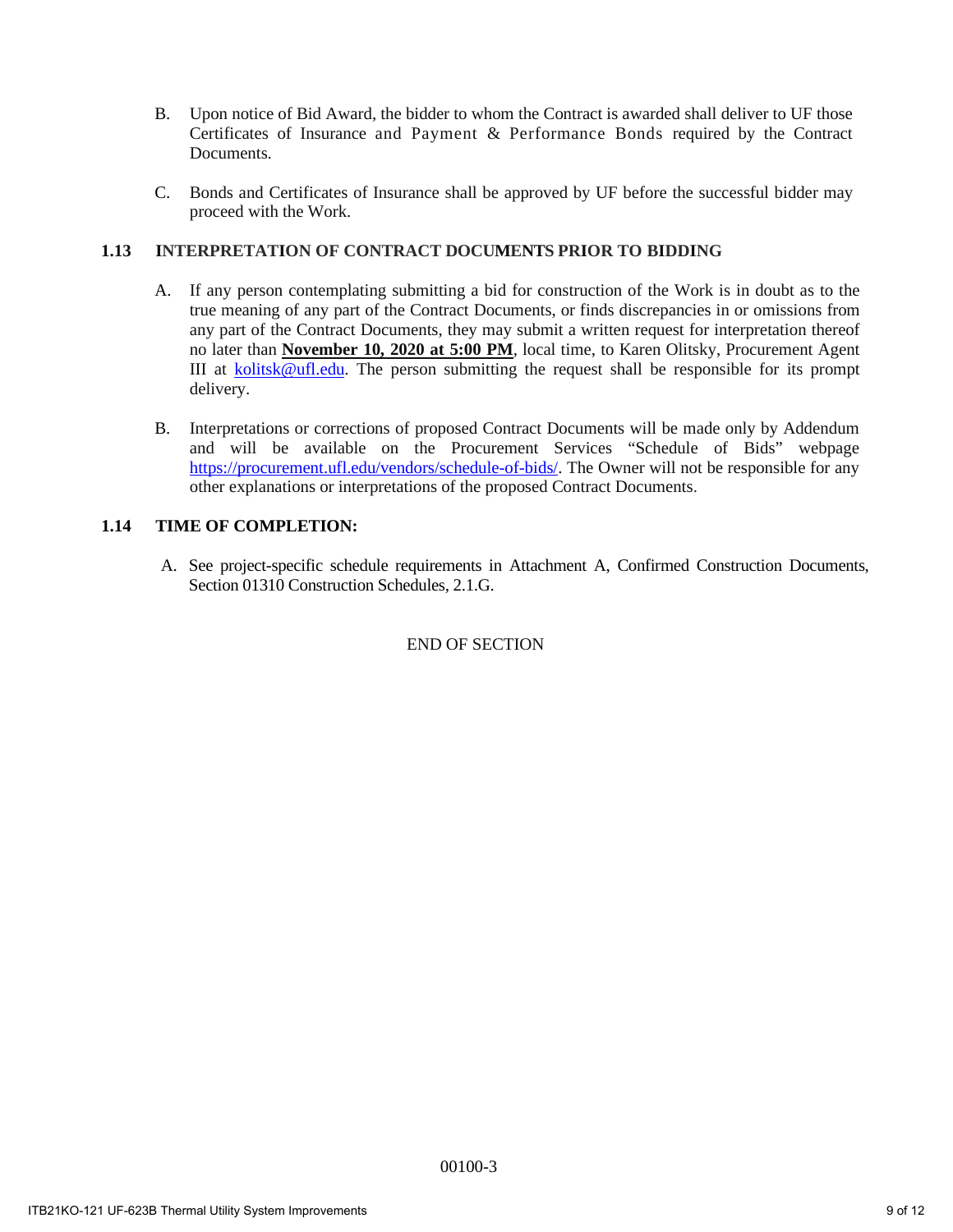#### **00310 - BID FORMS**

#### **BID PROPOSAL**

FROM:  $\frac{1}{(Name of Bidden)}$ 

TO: UNIVERSITY OF FLORIDA PROCUREMENT SERVICES 971 Elmore Drive P.O. Box 115250 Gainesville, Florida 32611-5250

The undersigned, hereinafter called "Bidder", having reviewed the Contract Documents for the Project entitled **ITB21KO-121 UF-623B Thermal Utility System Improvements** and having visited and thoroughly inspected the site of the proposed Project and familiarized himself/herself with all conditions affecting and governing the construction of said Project, hereby proposes to furnish all labor, materials, equipment and other items, facilities and services for the proper execution and completion of the Project, in strict compliance with the Contract Documents, Addenda, and all other Documents relating thereto on file in Procurement Services, and, if awarded the Contract, to complete the said Work within the time limits called for in the Documents and as stated herein, for the sums as enumerated on this and the following pages:

#### **BASE BID:**

|                                      | <b>Dollars</b> |
|--------------------------------------|----------------|
| Figures: $\frac{\text{S}}{\text{S}}$ |                |
| <b>ADD ALTERNATE #1:</b>             |                |
|                                      | <b>Dollars</b> |
| Figures: $\frac{\text{S}}{\text{S}}$ |                |
| <b>ADD ALTERNATE #2:</b>             |                |
|                                      | <b>Dollars</b> |
| $Figures:$ \$                        |                |
| <b>ADD ALTERNATE #3:</b>             |                |
|                                      | <b>Dollars</b> |
| Figures: $\frac{\text{S}}{\text{S}}$ |                |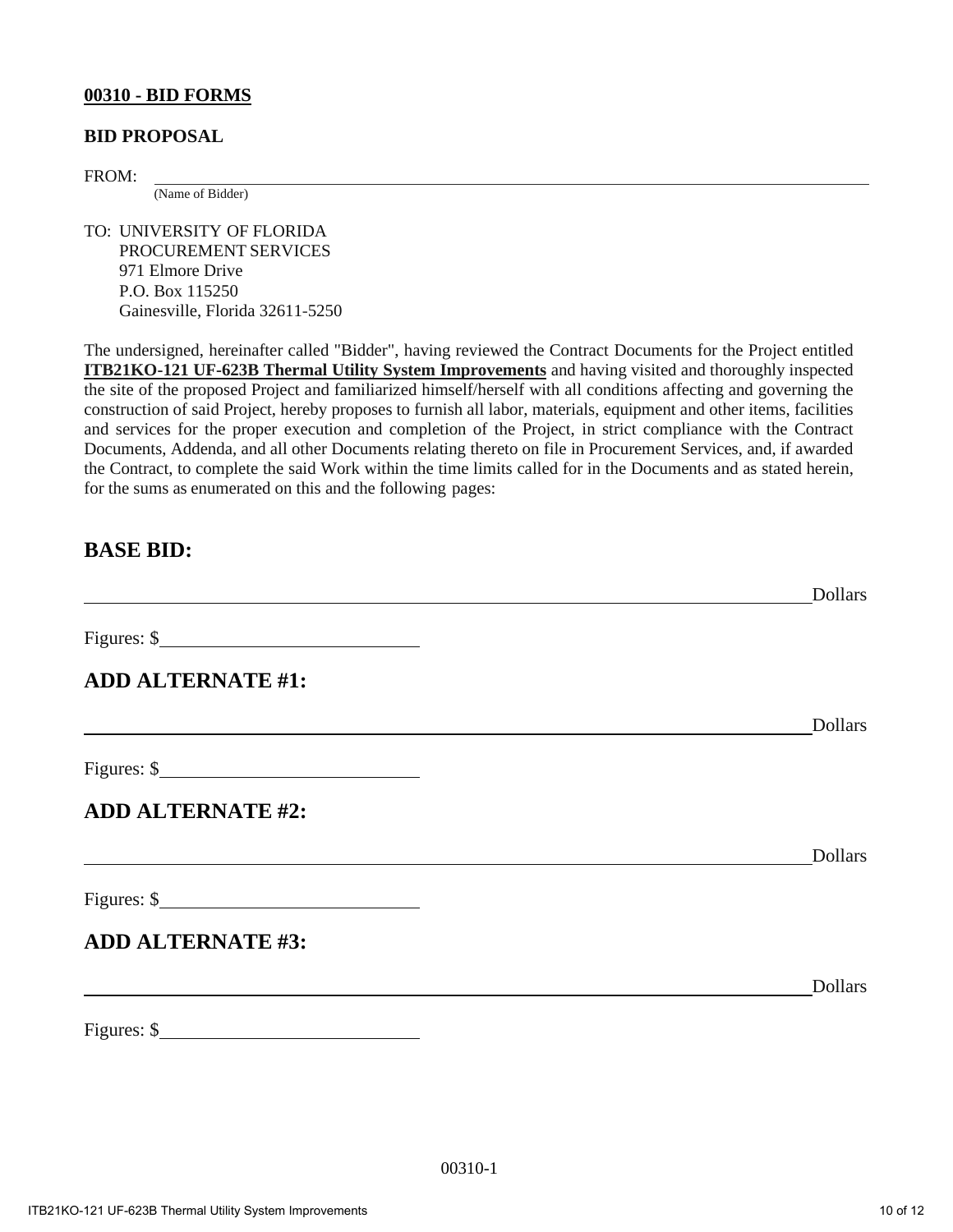#### **ADDENDA:**

Receipt of the following Addenda to the Construction Documents is acknowledged:

| ADDENDUM #       | Dated |
|------------------|-------|
| ADDENDUM#        | Dated |
| <b>ADDENDUM#</b> | Dated |

#### **COMPLETION DATE:**

All Work covered by the Bidding Documents and the foregoing Base Bid shall be completed and ready for Owner's occupancy as specified in the contract documents.

#### **SIGNATURE:**

I hereby certify that for all statements and amounts herein made on behalf of

(Name of Bidder)

a (Corporation) (Partnership) (Individual) organized and existing under the laws of the State of Florida, I have carefully prepared this Bid Proposal from Contract Documents described hereinbefore, I have examined Contract Documents and local conditions affecting execution of Work before submitting this Bid Proposal, I have full authority to make the statements and commitment herein and submit this Bid Proposal in (its) (their) behalf, and all statements are true and correct.

| Signed this              |         | $day of$ (2020.)      |  |
|--------------------------|---------|-----------------------|--|
|                          |         |                       |  |
| (Signature of Bidder)    |         |                       |  |
| (Print Name)             |         | (Title)               |  |
| WITNESS:                 |         |                       |  |
| (Signature of Witness)   |         |                       |  |
| (Print Name)             |         |                       |  |
|                          |         |                       |  |
| $\overline{\text{City}}$ | (State) | (Zip Code)            |  |
|                          |         | <b>END OF SECTION</b> |  |